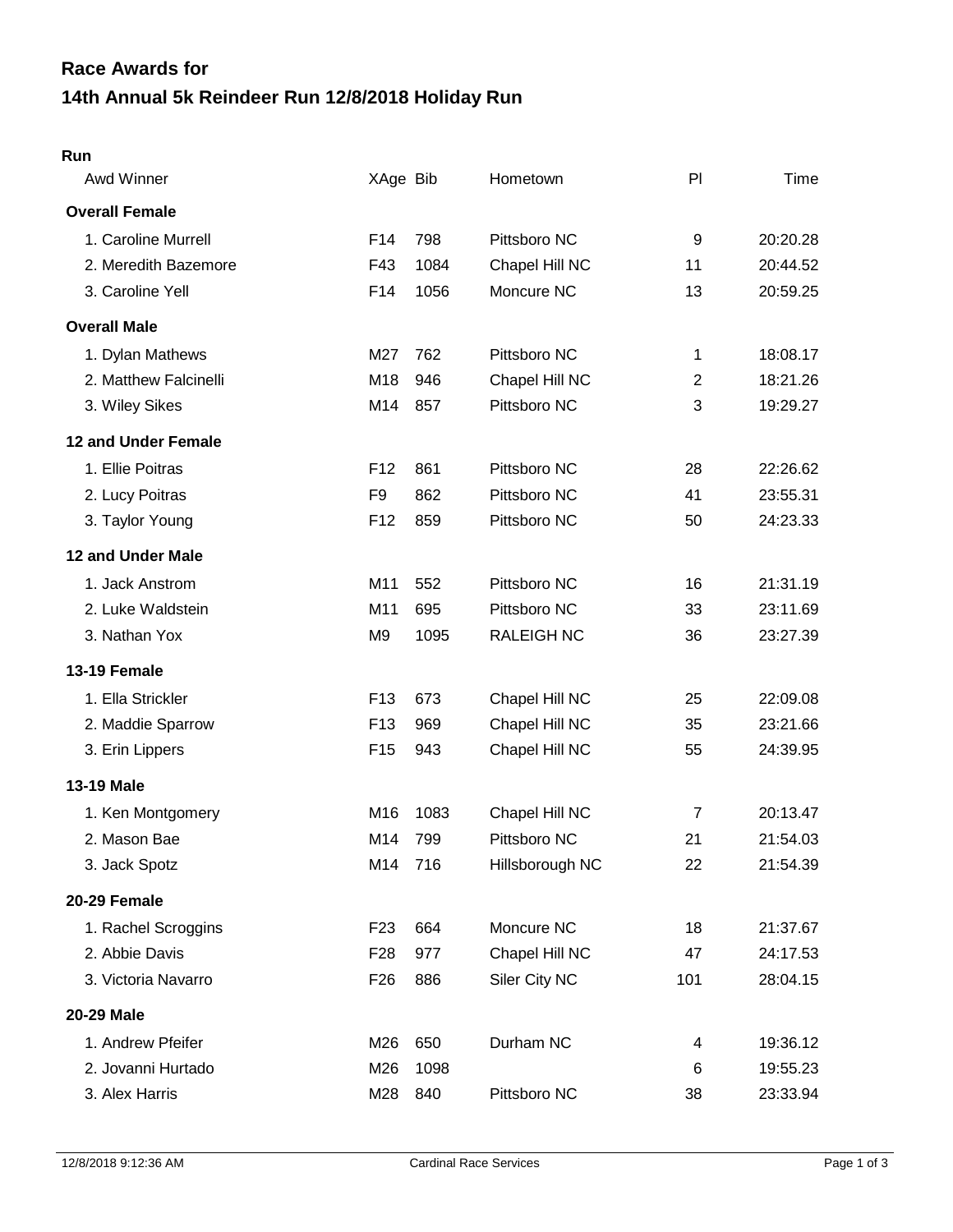## **30-39 Female**

| 1. Ashley Patterson        | F35             | 815  | Pittsboro NC      | 17  | 21:37.30 |
|----------------------------|-----------------|------|-------------------|-----|----------|
| 2. jennifer parks          | F35             | 1078 | Durham NC         | 26  | 22:14.17 |
| 3. JACLYN COOK             | F36             | 915  | Apex NC           | 42  | 23:58.44 |
|                            |                 |      |                   |     |          |
| 30-39 Male                 |                 |      |                   |     |          |
| 1. Chris Williams          | M34             | 910  | Siler City NC     | 8   | 20:16.12 |
| 2. phil travars            | M33             | 689  | Pittsboro NC      | 10  | 20:39.98 |
| 3. Timothy Billings        | M34             | 1015 | Chapel Hill NC    | 14  | 21:26.19 |
| 40-49 Female               |                 |      |                   |     |          |
| 1. Leah Boucher            | F44             | 560  | Chapel Hill NC    | 19  | 21:37.73 |
| 2. Taylor Transue          | F43             | 860  | Pittsboro NC      | 62  | 25:31.72 |
| 3. Barclay Spotz           | F44             | 713  | Hillsborough NC   | 91  | 27:00.91 |
| 40-49 Male                 |                 |      |                   |     |          |
| 1. Shawn Horton            | M40             | 1081 | Wilmington NC     | 12  | 20:50.76 |
| 2. Chris Ehrenfeld         | M42             | 971  | Chapel Hill NC    | 29  | 22:35.75 |
| 3. Aaron Kivette           | M44             | 785  | Pittsboro NC      | 43  | 24:00.83 |
| 50-59 Female               |                 |      |                   |     |          |
| 1. Elizabeth Carey         | F <sub>56</sub> | 1091 | Pittsboro NC      | 70  | 26:13.48 |
| 2. Debbie Scotten          | F51             | 913  | <b>Staley NC</b>  | 124 | 29:07.87 |
| 3. Mindy Gill              | F <sub>57</sub> | 760  | Pittsboro NC      | 138 | 30:13.36 |
| 50-59 Male                 |                 |      |                   |     |          |
| 1. Duncan Murrell          | M50             | 796  | Pittsboro NC      | 34  | 23:19.81 |
| 2. Derek Flaherty          | M50             | 587  | Pittsboro NC      | 75  | 26:22.45 |
| 3. Peter Scholle           | M50             | 933  | Chapel Hill NC    | 77  | 26:26.49 |
| 60-69 Female               |                 |      |                   |     |          |
| 1. Barbara Mathews         | F60             | 761  | Pittsboro NC      | 104 | 28:09.56 |
| 2. Donna Nicholson         | F60             | 646  | <b>Wallace NC</b> | 148 | 30:49.80 |
| 3. rosemary Thorn          | F63             | 682  | Chapel Hill NC    | 172 | 32:23.80 |
| 60-69 Male                 |                 |      |                   |     |          |
| 1. clint bryan             | M63             | 759  | Pittsboro NC      | 5   | 19:50.70 |
| 2. David King              | M61             | 620  | Goldston NC       | 67  | 25:59.33 |
| 3. Paul Stratton           | M63             | 672  | Pittsboro NC      | 95  | 27:31.34 |
| <b>70 and Above Female</b> |                 |      |                   |     |          |
| 1. Sarah Heiser            | F70             | 610  | Chapel Hill NC    | 122 | 29:05.20 |
| 2. Barbara Page            | F73             | 647  | Chapel Hill NC    | 263 | 38:13.82 |
| 3. Marion Haywood          | F71             | 607  | Chapel Hill NC    | 285 | 40:18.93 |